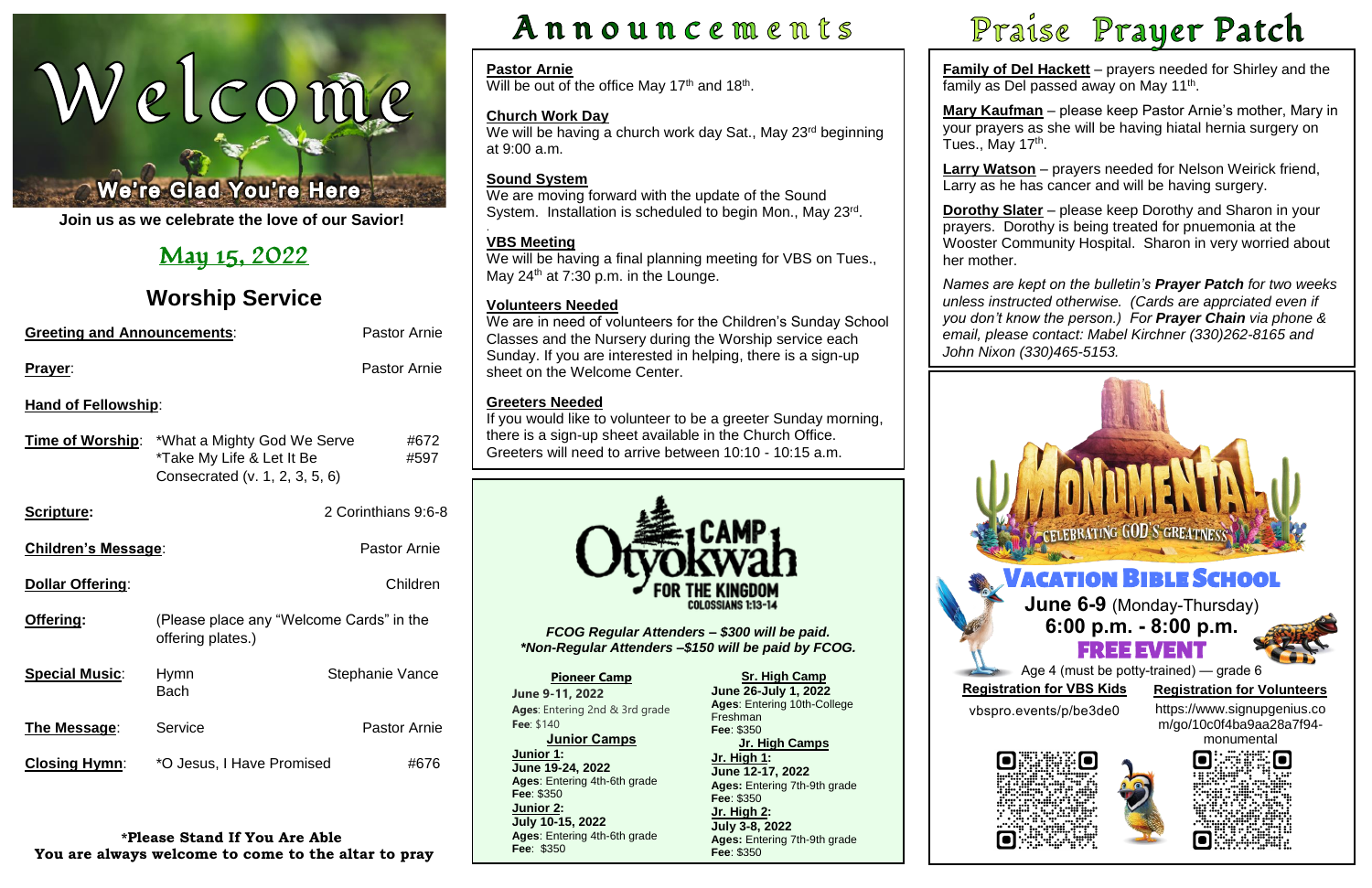## Scripture **2 Corinthians 9:6-8 NIV**

### **<sup>6</sup>** Remember this: Whoever sows sparingly will also reap sparingly, and whoever sows generously will also reap generously. **<sup>7</sup>** Each of you should give what you have decided in your heart to give, not reluctantly or under compulsion, for God loves a cheerful giver. **<sup>8</sup>** And God is able to bless you abundantly, so that in all things at all times, having all that you need, you will abound in every good work.



# Week at a Glance

| <b>TODAY:</b>     |                          | <b>Dollar Offering</b>               |  |
|-------------------|--------------------------|--------------------------------------|--|
|                   | 8:00a.m.                 | <b>Bible Study</b>                   |  |
|                   | $9:15$ a.m.              | <b>Sunday School</b>                 |  |
|                   | $9:45$ a.m.              | Fellowship                           |  |
|                   | 10:30 a.m.               | Worship                              |  |
| <b>TUES 17th:</b> | 4:30 p.m.                | <b>TOPS</b>                          |  |
| <b>THUR 19th:</b> | 8:30a.m.<br>$10:30$ a.m. | <b>Line Dancing Class</b><br>Al-Anon |  |
| <b>SAT 21st:</b>  | 9:00a.m.                 | <b>FCOG Work Day</b>                 |  |

Attendance Last Sunday **130** Offering Last Sunday **\$6,096.00**



# Ministerial Staff

**Senior Pastor: Arnie Kaufman** Home Phone: (330) 264-6388 E-mail: [pastor@woosterfirst.cggc.org](mailto:pastor@woosterfirst.cggc.org) Office Hours: 9:00 a.m. – 1:00 p.m., Monday - Friday

### **Secretary: Amanda McVay-White**

Church Phone: (330) 262-3691 E-Mail: info@woosterfirst.cggc.org Office Hours: 7:30 a.m. – 12:30 p.m., Monday - Thursday **Contact Us At …** 1953 Akron Road Wooster, OH 44691 Web: [www.woosterfirst.cggc.org](http://www.woosterfirst.cggc.org/) E-mail: info@woosterfirst.cggc.org Phone: (330) 262-3691 Facebook: First Church of God





# $\overline{a}$



YouTube QR Code

# May 15, 2022